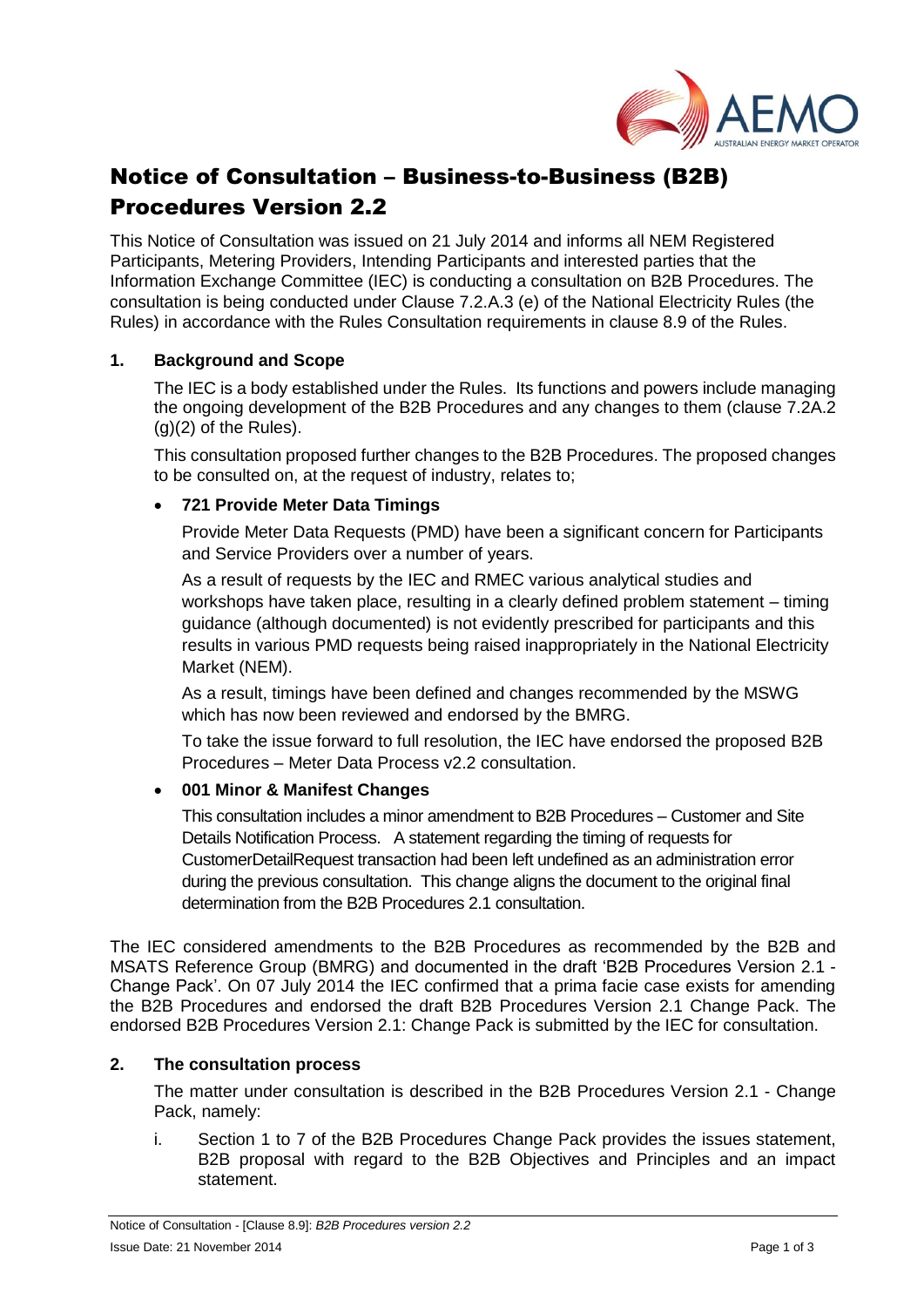ii. Section 9 of the B2B Procedures Change Pack provides details of the Proposed Changes.

The following is an outline of the consultation process including key dates. Please note that these dates are proposed dates and may be subject to change by the IEC.

| <b>Process</b>                                                                                                         | Date                                      |
|------------------------------------------------------------------------------------------------------------------------|-------------------------------------------|
| Closing date for submissions received in response<br>to this Notice of Consultation                                    | 26/08/2014                                |
| Publication of the draft determination and invitation<br>to make submissions in response to the draft<br>determination | Currently, proposed date is<br>24/06/2014 |
| Closing date for submissions received in response<br>to the draft determination                                        | Currently, proposed date is<br>09/10/2014 |
| Publication of the final determination                                                                                 | Currently, proposed date is<br>21/11/2014 |
| Proposed Effective Date of the B2B Procedures<br>version 2.0                                                           | Current, proposed date is<br>22/11/2014*  |

*\*The effective date is integral to this consultation and as such, the IEC welcomes submissions that recommend an alternative effective date in line with the requirements of NEM participants.*

## **3. Objectives of the consultation**

The objectives of the consultation are to:

- Provide AEMO, Local Retailers, Market Customers, Metering Providers, Distribution Network Service Providers, Intending Participants, and other interested parties, with the opportunity to be involved in the development of the updated B2B Procedures; and
- To ensure that AEMO, Local Retailers, Market Customers, Metering Providers, Distribution Network Service Providers, Intending Participants, and other interested parties are properly informed about the proposed and final outcome.

### **4. Invitation to make submissions**

As part of the consultation process, the IEC invites written submissions on the provided document: **B2B Procedures 2.2 - Initial Consultation Change Pack**. In particular, the IEC would like comments on:

- i. Possible impacts on business processes
- ii. Possible impacts on IT systems
- iii. Changes proposed

However, comments are also invited on any other issues relating to the matter under consultation.

Please identify any information in your submission that you consider to be confidential. The IEC may require you to give reasons as to why you regard information as confidential. The IEC reserves the right to publish material that it does not consider confidential. Material identified as confidential may be accorded less weight in the decision-making process than material that is published and withstands challenge and exposure to the market.